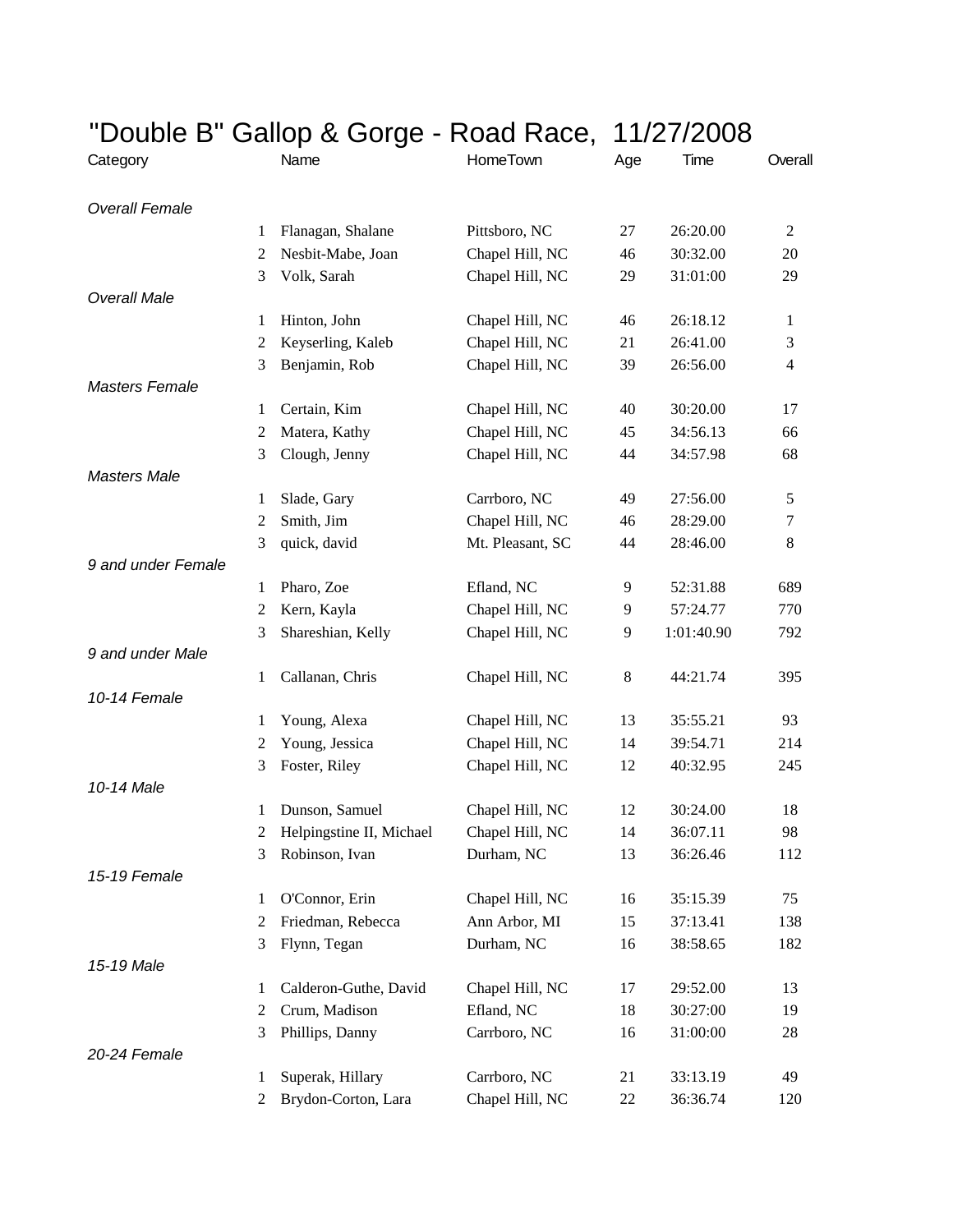|              | 3              | Tydgat, Kathryn      | Carrboro, NC    | 23 | 37:46.79 | 152 |
|--------------|----------------|----------------------|-----------------|----|----------|-----|
| 20-24 Male   |                |                      |                 |    |          |     |
|              | 1              | Jones, Tyler         | Chapel Hill, NC | 24 | 29:56.0  | 10  |
|              | $\overline{c}$ | Williams, Doug       | Chapel Hill, NC | 23 | 30:34:00 | 21  |
|              | 3              | Herring, Andrew      | Chapel Hill, NC | 22 | 30:40:00 | 23  |
| 25-29 Female |                |                      |                 |    |          |     |
|              | 1              | Gill, Mary           | Chapel Hill, NC | 28 | 31:31.0  | 36  |
|              | $\mathfrak{2}$ | Waterman, Sarah      | Chapel Hill, NC | 25 | 32:45.00 | 52  |
|              | 3              | Hanson, Kerry        | Chapel Hill, NC | 29 | 33:23.76 | 68  |
| 25-29 Male   |                |                      |                 |    |          |     |
|              | 1              | Edwards, Steven      | Pittsboro, NC   | 29 | 28:04.00 | 6   |
|              | $\overline{c}$ | Crawford, Matt       | Durham, NC      | 28 | 29:43.0  | 12  |
|              | 3              | Inselmann, Jared     | Chapel Hill, NC | 28 | 30:35:00 | 22  |
| 30-34 Female |                |                      |                 |    |          |     |
|              | 1              | Bishop, Jessica      | Chapel Hill, NC | 33 | 33:59.77 | 56  |
|              | $\overline{c}$ | Horne, Meredith      | Chapel Hill, NC | 33 | 34:42.39 | 60  |
|              | 3              | Sannes, Amy          | Chapel Hill, NC | 31 | 35:15.36 | 74  |
| 30-34 Male   |                |                      |                 |    |          |     |
|              | 1              | Marshall, Jason      | Moore, SC       | 31 | 30:51.00 | 14  |
|              | 2              | Arthur-Wong, Stephen | Carrboro, NC    | 32 | 31:39.00 | 23  |
|              | 3              | Elting, Ryan         | Oak Ridge, NC   | 31 | 35:42.62 | 88  |
| 35-39 Female |                |                      |                 |    |          |     |
|              | 1              | Kaiser, Nancy        | DURHAM, NC      | 38 | 32:50.00 | 40  |
|              | $\mathfrak{2}$ | Wallace, Heather     | Carrboro, NC    | 38 | 34:56.57 | 67  |
|              | 3              | Herrick, Candy       | Carrboro, NC    | 38 | 35:02.66 | 70  |
| 35-39 Male   |                |                      |                 |    |          |     |
|              | 1              | Hendricks, Lewis     | Chapel Hill, NC | 35 | 29:48:00 | 14  |
|              | 2              | Desormeau, Marc      | Chapel Hill, NC | 38 | 30:06:00 | 15  |
|              | 3              | Clancy, Joseph       | Durham, NC      | 36 | 30:53:00 | 25  |
| 40-44 Female |                |                      |                 |    |          |     |
|              | 1              | Davis, Sonia         | Chapel Hill, NC | 42 | 35:24.73 | 80  |
|              | $\overline{c}$ | Charney, Amy         | Chapel Hill, NC | 40 | 36:20.61 | 107 |
|              | 3              | Pepin, Jennifer      | Efland, NC      | 41 | 36:44.56 | 124 |
| 40-44 Male   |                |                      |                 |    |          |     |
|              | 1              | Pitts, Frank         | Carrboro, NC    | 43 | 29:41:00 | 11  |
|              | 2              | Younts, Ken          | Chapel Hill, NC | 42 | 30:10:00 | 16  |
|              | 3              | Sawyer, Simon        | Chapel Hill, NC | 41 | 30:55:00 | 26  |
| 45-49 Female |                |                      |                 |    |          |     |
|              | 1              | kuo, rebecco         | Chapel Hill, NC | 45 | 37:20.10 | 141 |
|              | $\overline{c}$ | Barnett, Susan       | Carrboro, NC    | 47 | 38:31.30 | 163 |
|              | 3              | Dempsey, Molly       | Chapel Hill, NC | 47 | 38:35.17 | 166 |
| 45-49 Male   |                |                      |                 |    |          |     |
|              | 1              | Prabucki, Bernard    | Carrboro, NC    | 47 | 29:17.00 | 9   |
|              | $\overline{c}$ | Spencer, Jeff        | Carrboro, NC    | 46 | 31:23.00 | 19  |
|              | 3              | Drewry, David        | DURHAM, NC      | 45 | 31:36.00 | 21  |